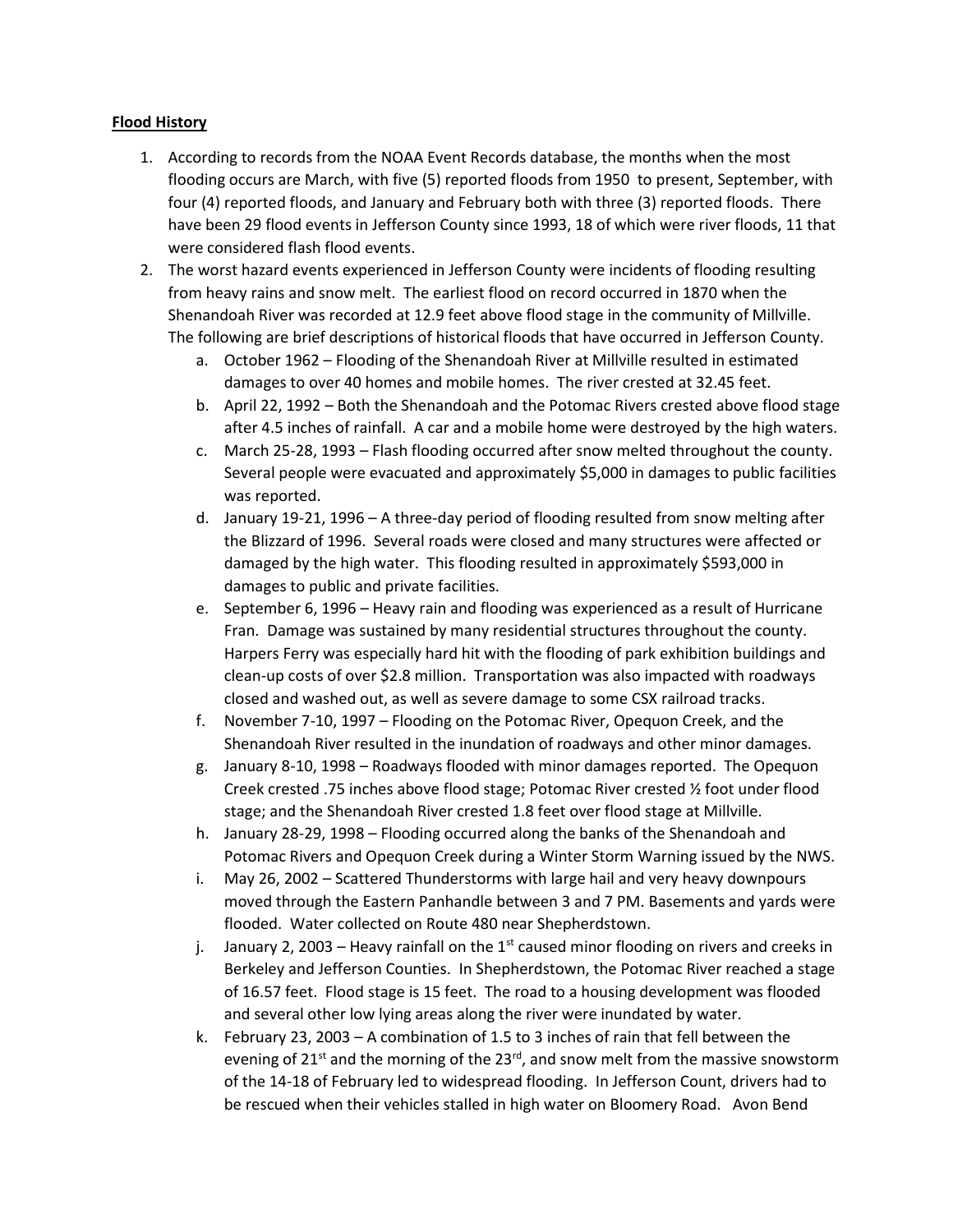Road was flooded by the Shenandoah River and a motorist had to be rescued when his car became stalled in flood waters.

- l. May 16, 2003 A large area of showers and thunderstorms containing heavy downpours moved through the region between the afternoon of the 15<sup>th</sup> and the morning of the 16<sup>th</sup>. The system dropped between 1.5 and 3 inches across the extreme northeast potion of the Eastern Panhandle, resulting in minor flooding. In Jefferson County, Route 230 was closed by high-water. Roads were also flooded in Ranson and Millville areas. In addition, flooding was reported along Route 340 near the confluence of the Shenandoah and Potomac Rivers near Harpers Ferry.
- m. September 18-20, 2003 Heavy rain and flooding was experienced as a result of Hurricane Isabel. At Shepherdstown, there was moderate flooding with the river cresting at 19.83 feet on September 20. Flood stage is 15 feet. The Opequon Creek at Martinsburg had minor flooding. Millville on the Shenandoah River had moderate flooding reaching a crest of 17.31 feet at 8 PM on September 20. Flood stage is 13.5 feet. Harpers Ferry at the confluence of the two (2) rivers saw minor flooding.
- n. September 28, 2004 The remnants of Hurricane Jeanne brought widespread flooding to Eastern West Virginia on the  $28<sup>th</sup>$ . The flooding lasted from mid-morning at some site through late evening. Many Secondary and primary roads, including US Routes 51 and 11, were under water.
- o. November 29, 2005 Vehicles were flooded out in water across the county. A large low pressure system moved from the Ohio Valley into the Middle Appalachians on November 29. Southerly winds brought moisture into the region. Prolonged heavy rainfall occurred in the Eastern Panhandle of West Virginia. These heavy rainfalls lead to flooding in some areas. On the evening of the 29<sup>th</sup>, some thunderstorms produced flash flooding in Jefferson and Berkeley counties.
- p. June 26, 2006 Scattered areas of flash flooding began late on June 27 and continued into June 28. High water caused a vehicle accident on Highway 230 near Covenant Baptist Church, Spruce Street was flooded, water went into the Bolivar-Harpers Ferry Public Library, basement flooding occurred in homes in Bolivar, and numerous road closures and several water rescues were reported across the Eastern Panhandle of West Virginia.
- q. March 2, 2007 On Saturday, March  $3<sup>rd</sup>$ , two (2) people became stranded in the flood waters when they drove past the "Road Closed" and "High Water" signs on River Road. The South Branch of the Potomac River at Shepherdstown crested at 15 feet after midnight on March  $2^{nd}$ . Total property damage reported was \$15,000.
- r. April 16, 2007 Newspapers reported flooding along River Road near the Pack Horse Farm subdivision in Shepherdstown, WV.
- s. March 13, 2010 The 2 to 4 inches of rain combined with nearly saturated antecedent conditions to produce flooding over eastern West Virginia. Several roads across Jefferson County were closed due to high water, including John Rissler Road, Bloomery Road, and River Road.
- t. April 15, 2011 With ground already saturated from several rounds of significant rainfall in the past week, flooding and flash flooding resulted. Rainfall amounts over the eastern West Virginia panhandle exceeded three (3) inches in spots. A mudslide and